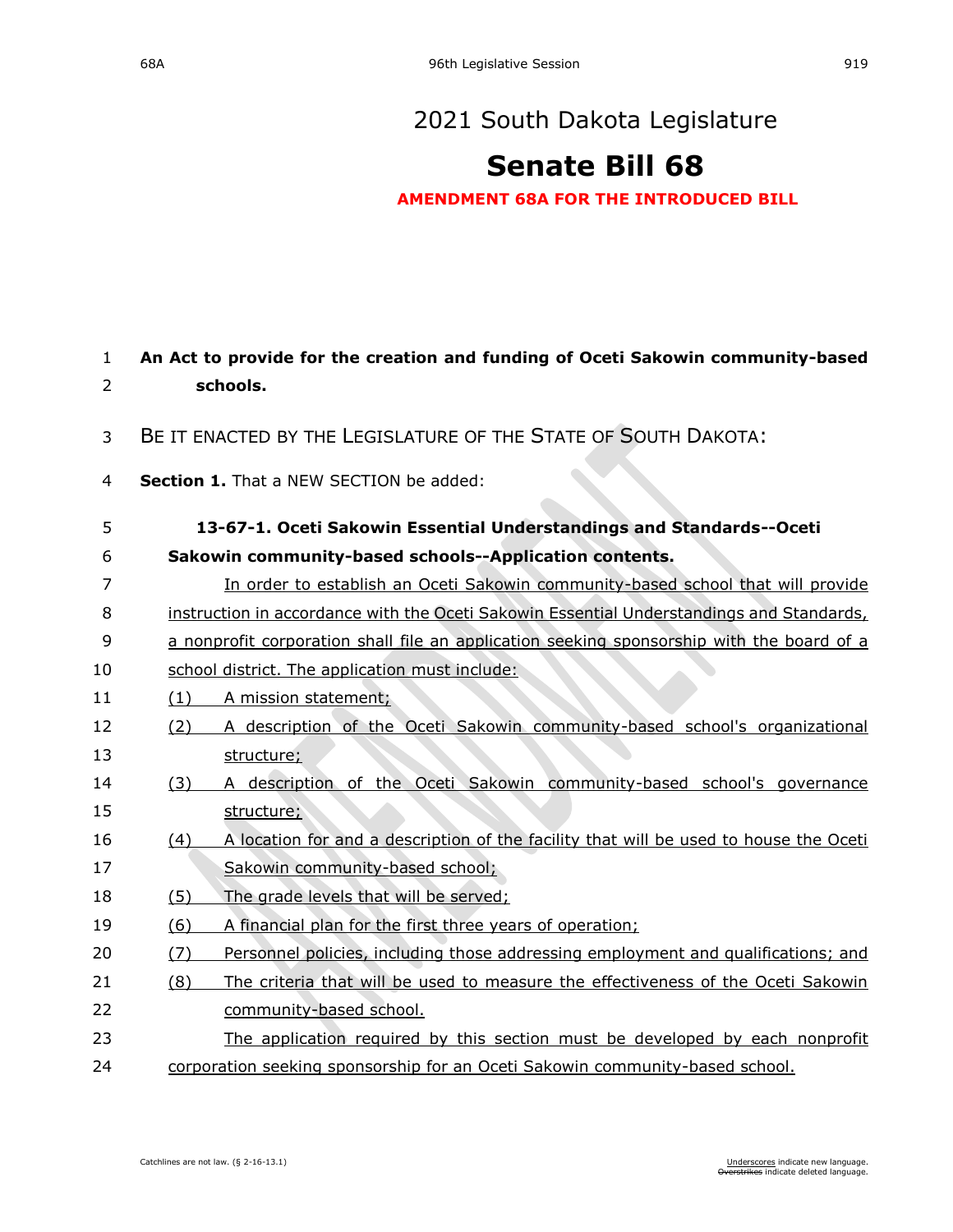| 1              | For purposes of this chapter, an Oceti Sakowin community-based school means an               |
|----------------|----------------------------------------------------------------------------------------------|
| $\overline{2}$ | educational institution that combines the rigorous academics of a quality school with a      |
| 3              | wide range of vital in-house services, supports, and opportunities for the purpose of        |
| 4              | promoting each student's learning and development. The school unites the most important      |
| 5              | influences in a student's life, including educational experiences, families, and             |
| 6              | communities, to create a support network that nurtures the student's development toward      |
| 7              | productive adulthood. The school embraces and lifts the indigenous language of the           |
| 8              | community and incorporates four inter-connected support systems into one core structure      |
| 9              | that includes a strong core instructional program designed to help each student meet high    |
| 10             | academic standards; enrichment activities designed to expand each student's learning         |
| 11             | opportunities and support cognitive, social, emotional, moral, and physical development;     |
| 12             | a full range of health and mental health services designed to safeguard each student's       |
| 13             | well-being and remove barriers to learning; and indigenous language as the instructional     |
| 14             | language for core classes or as a kindergarten through grade twelve indigenous language      |
| 15             | program to develop fluency and preserve language.                                            |
|                |                                                                                              |
| 16             | Section 2. That a NEW SECTION be added:                                                      |
| 17             | 13-67-2. Application--Conditions for approval.                                               |
| 18             | Upon receiving an application seeking sponsorship of an Oceti Sakowin community-             |
| 19             | based school, the board of a school district has sixty days within which to review and       |
| 20             | either approve or deny the application. The application shall-may be approved if:            |
| 21             | There is a reasonable likelihood that the Oceti Sakowin community-based school<br>(1)        |
| 22             | will open and be operated in an educationally and fiscally sound manner;                     |
| 23             | Decisions regarding the Oceti Sakowin community-based school will be based on<br>(2)         |
| 24             | documented evidence offered as part of the application process;                              |
| 25             | The Oceti Sakowin community-based school will follow policies and practices that<br>(3)      |
| 26             | are transparent and based on merit;                                                          |
| 27             | Conflicts of interest or any appearance of impropriety will be avoided; and<br>(4)           |
| 28             | The Oceti Sakowin community-based school is likely to improve student learning<br>(5)        |
| 29             | and achievement.                                                                             |
| 30             | The board of a school district shall, within five days of making a determination             |
| 31             | under this section, forward copies of all application materials and report its determination |
| 32             | to the secretary of education.                                                               |

**Section 3.** That a NEW SECTION be added: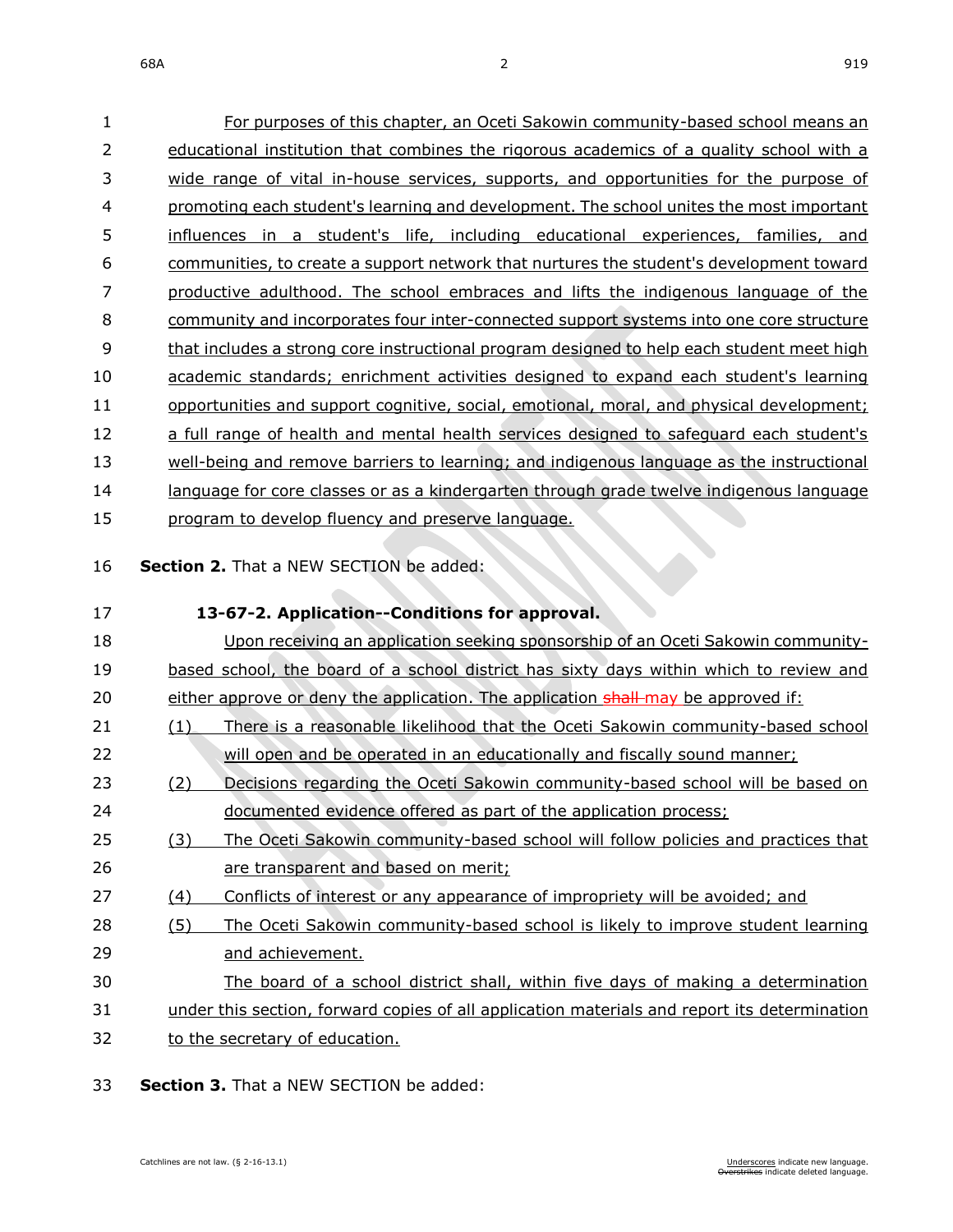**13-67-3. Sponsorship--Conditions.** 2 An application for sponsorship of an Oceti Sakowin community-based school may not be approved by the board of a school district if the Oceti Sakowin community-based school is to be located outside the boundaries of the school district. The board of a school district may not serve as the sponsor of an Oceti Sakowin community-based school if the Department of Education has determined that, during either of the two fiscal years immediately preceding the date of the application, the district was not in compliance with the uniform system for gathering and reporting educational 9 data, as established in accordance with § [13-3-51.](https://sdlegislature.gov/Statutes/Codified_Laws/DisplayStatute.aspx?Type=Statute&Statute=13-3-51) **Section 4.** That a NEW SECTION be added: **13-67-4. Educator qualifications.** Each person serving as an educator at an Oceti Sakowin community-based school shall either hold a certificate, as provided for in chapter [13-42,](https://sdlegislature.gov/Statutes/Codified_Laws/DisplayStatute.aspx?Type=Statute&Statute=13-42) or if the person is to provide instruction only in a Native American language, the person shall hold a South Dakota 15 Native American Lakota, Dakota, or Nakota language permit. Prior to making an offer of employment to any person, the Oceti Sakowin community-based school shall undertake a good faith effort to contact the person's previous employers and references, in order to ascertain the person's fitness for employment. The Oceti Sakowin community-based school shall document its contacts and findings pursuant to this section. **Section 5.** That a NEW SECTION be added: **13-67-5. Contract--Provisions.** No later than sixty days after an application for an Oceti Sakowin community-based school is approved, the board of the school district shall enter into a contract with the governing board of the Oceti Sakowin community-based school. The contract must include the following: (1) The academic and operational expectations of the Oceti Sakowin community-based school and the manner in which both are to be determined; (2) The terms and conditions of sponsorship; (3) The rights and expectations of the sponsoring school district and the Oceti Sakowin community-based school; (4) A requirement that the Oceti Sakowin community-based school be nonsectarian in

kes indicate deleted language.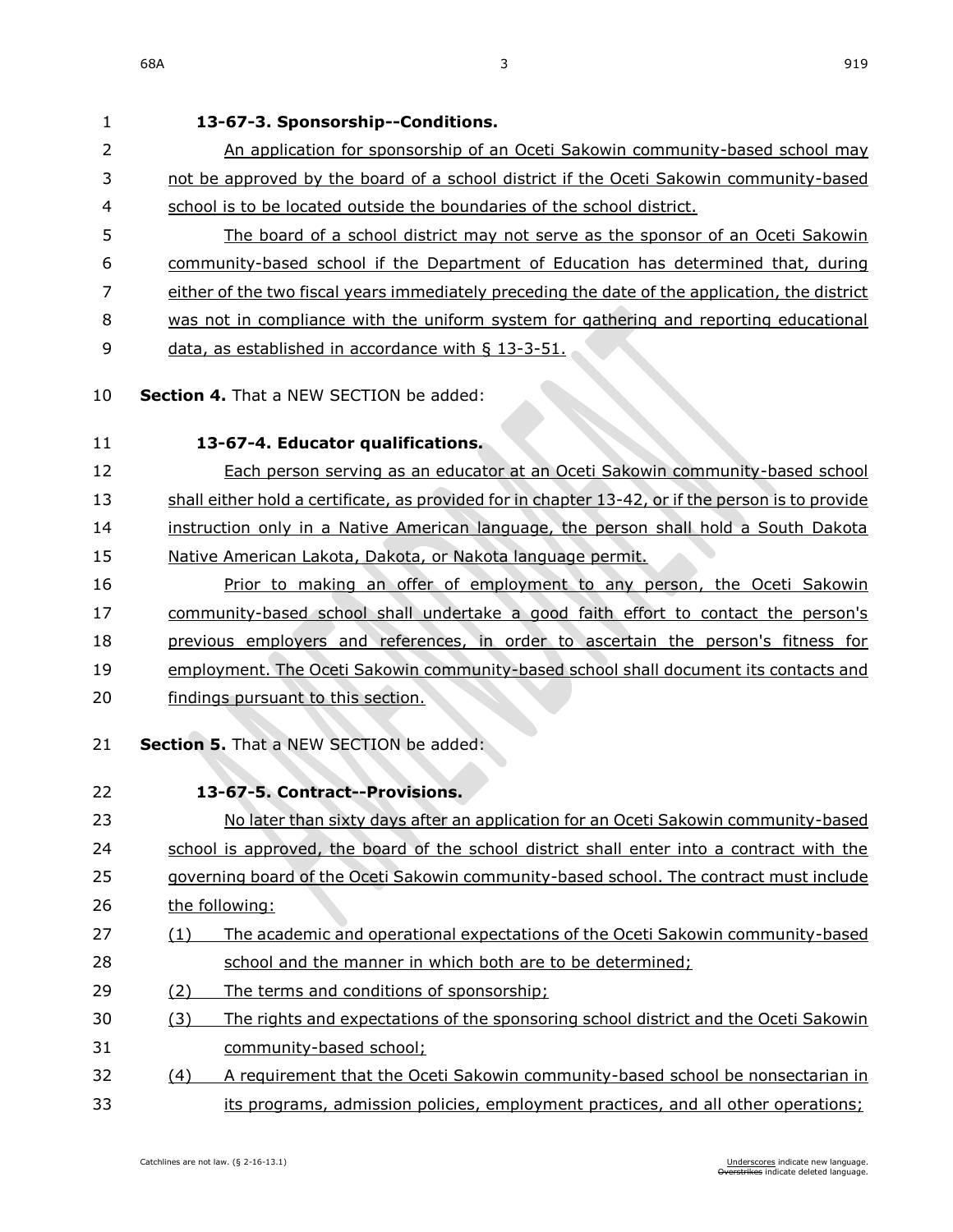(5) A requirement that the Oceti Sakowin community-based school provide a

| $\overline{2}$ |      | comprehensive program of instruction for at least one grade level between                 |
|----------------|------|-------------------------------------------------------------------------------------------|
| 3              |      | kindergarten and twelve;                                                                  |
| 4              | (6)  | A requirement that the Oceti Sakowin community-based school is subject to the             |
| 5              |      | same operational term as provided for in § 13-26-2;                                       |
| 6              | (7)  | A requirement that the Oceti Sakowin community-based school is subject to all             |
| $\overline{7}$ |      | state and federal laws governing the provision of education to children with              |
| 8              |      | disabilities;                                                                             |
| 9              | (8)  | A requirement that the Oceti Sakowin community-based school follow the Oceti              |
| 10             |      | Sakowin Essential Understandings and Standards;                                           |
| 11             | (9)  | A requirement that the Oceti Sakowin community-based school incorporate in its            |
| 12             |      | instruction the official indigenous language of this state, as set forth in $\S$ 1-27-20; |
| 13             | (10) | A requirement that the Oceti Sakowin community-based school provide for the               |
| 14             |      | measurement of student progress in a manner required by the Department of                 |
| 15             |      | Education;                                                                                |
| 16             | (11) | A requirement that the Oceti Sakowin community-based school report educational            |
| 17             |      | data and preserve educational and financial records in the same manner as school          |
| 18             |      | districts in accordance with §§ 13-3-51 to 13-3-51.6, inclusive;                          |
| 19             | (12) | A requirement that the Oceti Sakowin community-based school and its governing             |
| 20             |      | board comply with the open meetings and open records provisions otherwise                 |
| 21             |      | applicable to school districts, in accordance with chapters 1-25 and 1-27;                |
| 22             | (13) | A -requirement that the Oceti Sakowin community-based school is subject to                |
| 23             |      | annual financial and compliance audits, as well as performance audits;                    |
| 24             | (14) | A requirement that the Oceti Sakowin community-based school must maintain                 |
| 25             |      | accounting and financial functions that are separate and apart from those of the          |
| 26             |      | sponsoring school district;                                                               |
| 27             | (15) | A requirement that the Oceti Sakowin community-based school shall maintain an             |
| 28             |      | adequate risk management and insurance program;                                           |
| 29             | (16) | A requirement that, unless otherwise provided in this chapter, the Oceti Sakowin          |
| 30             |      | community-based school is subject to the same state and federal laws that are             |
| 31             |      | applicable to other public schools and school districts in this state, except those       |
| 32             |      | laws applicable to taxing authority, as found in chapters 10-12, 13-11, and 13-16,        |
| 33             |      | and school district elections as set forth in chapters 13-7 and 13-8;                     |
| 34             | (17) | A requirement that the Oceti Sakowin community-based school is subject to the             |
| 35             |      | same student assessment and accountability requirements applicable to other               |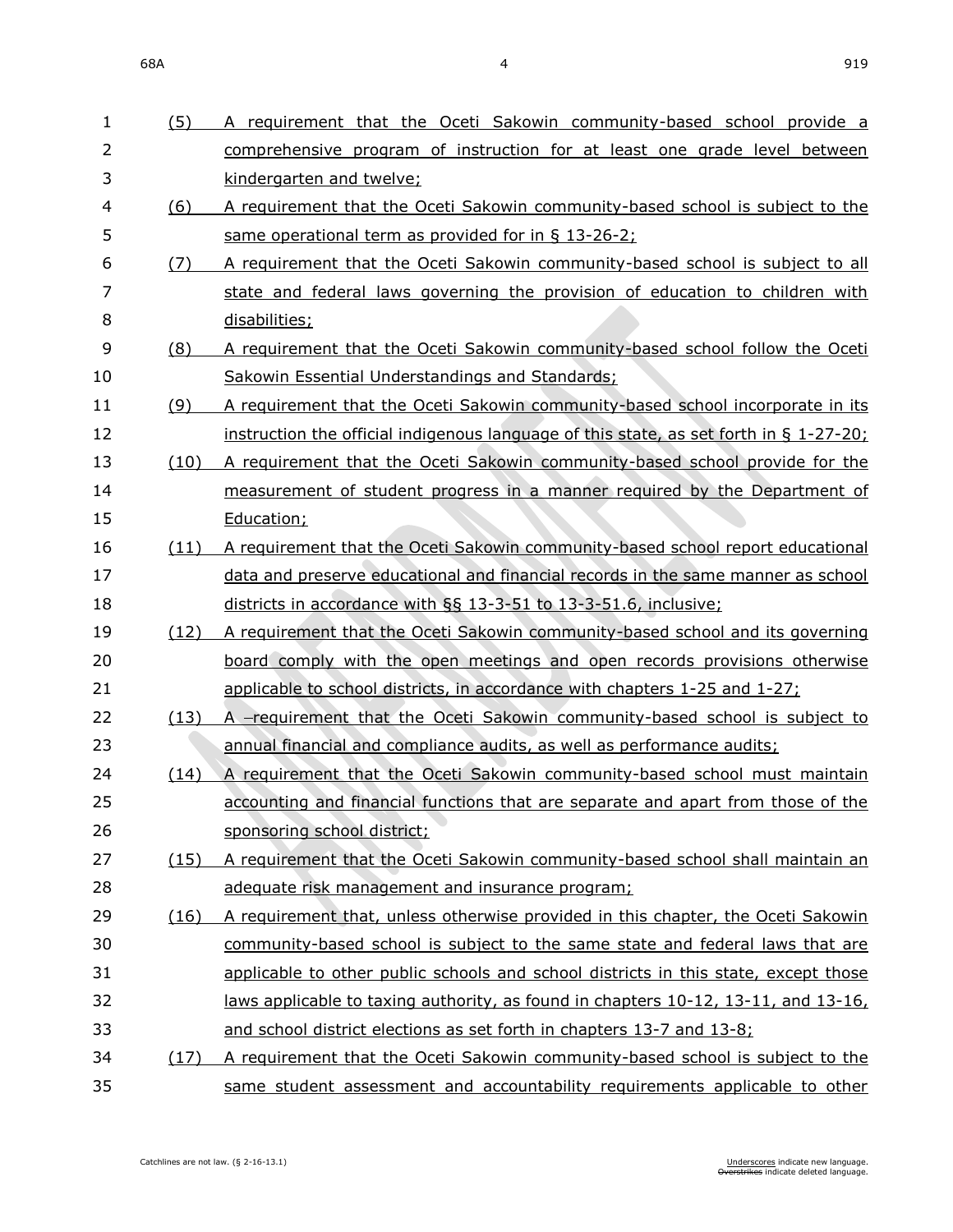| $\mathbf{1}$ |      | public schools in this state, except that nothing prevents the school, with the |
|--------------|------|---------------------------------------------------------------------------------|
| 2            |      | sponsor's approval, from establishing additional assessments and requirements   |
| 3            |      | that exceed those otherwise applicable under state law; and                     |
| 4            | (18) | A requirement that the Oceti Sakowin community-based school must utilize the    |
| 5.           |      | same standards as those established for the education of students in a school   |
| 6            |      | district.                                                                       |

- **Section 6.** That a NEW SECTION be added:
- 

#### **13-67-6. Contract--Term.**

9 An initial contract, provided for in § 13-67-5, must have a term of five years, 10 except as otherwise permitted by § 13-67-13, and specify a beginning date. An Oceti Sakowin community-based school may, upon notifying the board of the sponsoring school 12 district, delay the effective date of the contract for a period of one year. If the Oceti Sakowin community-based school determines that a delay of more than one year is 14 necessary, the school may request concurrence by the board. The board may grant the 15 request, deny the request, or terminate the sponsorship.

**Section 7.** That a NEW SECTION be added:

**13-67-7. Data--Collection--Analysis.**

 The board of a sponsoring district shall monitor the performance and legal compliance of an Oceti Sakowin community-based school and may request, collect, and analyze data from the Oceti Sakowin community-based school to support the ongoing monitoring and evaluation. The board of a sponsoring district shall, at the time and in the manner requested by the Department of Education, provide to the department a report regarding the performance of the Oceti Sakowin community-based school. The report and data contained in the report must be separate and apart from any report or data otherwise

- pertaining to the school district.
- **Section 8.** That a NEW SECTION be added:
- 

### **13-67-8. Unsatisfactory performance--Corrective action--Sanctions.**

If the board of a sponsoring school district determines that an Oceti Sakowin

community-based school's performance or legal compliance is unsatisfactory, the board

shall provide written notification to the Oceti Sakowin community-based school and shall

31 provide the school with a specific time period within which the matter must be addressed.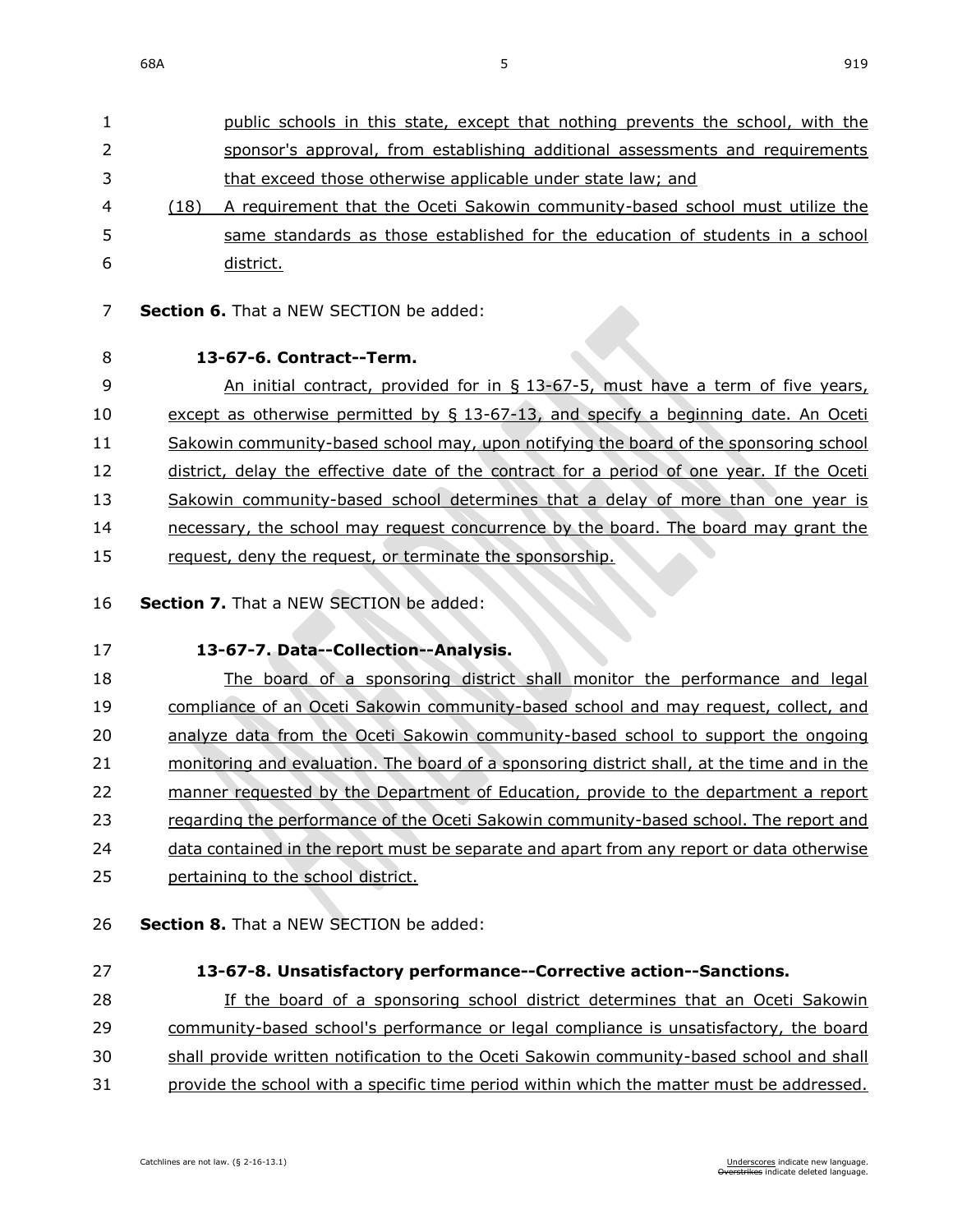| 1  | If the matter is not addressed by the Oceti Sakowin community-based school within the        |
|----|----------------------------------------------------------------------------------------------|
| 2  | specified time period, the board may take corrective action, including the imposition of     |
| 3  | sanctions, or may terminate the sponsorship.                                                 |
| 4  | Section 9. That a NEW SECTION be added:                                                      |
| 5  | 13-67-9. Contract renewal--Application.                                                      |
| 6  | After an initial contract has been in effect for four years, the board of a sponsoring       |
| 7  | district shall provide to an Oceti Sakowin community-based school a report setting forth     |
| 8  | the school's performance to date and shall note any concerns that need to be addressed       |
| 9  | before the renewal process is initiated. The board shall provide the Oceti Sakowin           |
| 10 | community-based school at least thirty days within which to submit clarifications or         |
| 11 | corrections to the report, or to otherwise respond to the report.                            |
| 12 | The board shall provide quidance to the Oceti Sakowin community-based school                 |
| 13 | regarding the renewal process and set forth the specific criteria that the board will use to |
| 14 | make a determination regarding a renewal of the contract.                                    |
| 15 | The process must involve an application to renew the contract. The Oceti Sakowin             |
| 16 | community-based school may attach to its application for renewal:                            |
| 17 | Additional evidence of improvements in student performance;<br>(1)                           |
| 18 | A description of improvements that had been undertaken, are being undertaken,<br>(2)         |
| 19 | or are being planned; and                                                                    |
| 20 | A detailed operational plan for the ensuing contract period.<br>(3)                          |
| 21 | Section 10. That a NEW SECTION be added:                                                     |
|    |                                                                                              |
| 22 | 13-67-10. Contract renewal--Application--Review.                                             |
| 23 | Upon receiving an application for renewal of a contract, the board of the sponsoring         |
| 24 | district shall, within sixty days:                                                           |
| 25 | Examine and base the decision regarding renewal of the contract on evidence of<br>(1)        |
| 26 | the Oceti Sakowin community-based school's performance during the first term of              |
| 27 | the contract; and                                                                            |
| 28 | Prepare and provide to the Oceti Sakowin community-based school a report<br>(2)              |
| 29 | regarding the evidence provided and the decision that was reached.                           |
|    |                                                                                              |

30 **Section 11.** That a NEW SECTION be added: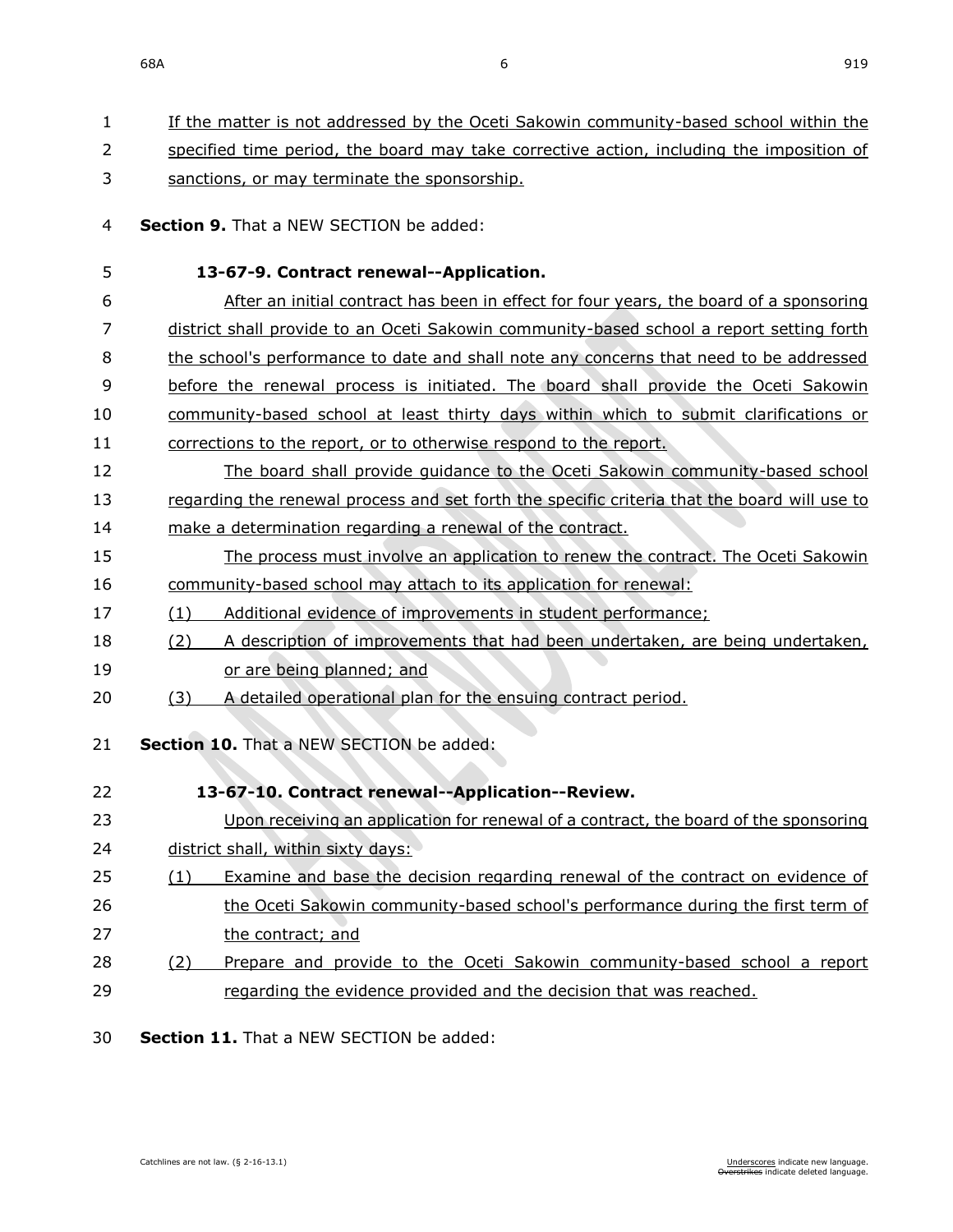| 1              | 13-67-11. Application for renewal--Grounds for denial.                                         |
|----------------|------------------------------------------------------------------------------------------------|
| $\overline{2}$ | The board of a sponsoring school district may deny an application for renewal of a             |
| 3              | contract if the board determines that the Oceti Sakowin community-based school:                |
| 4              | Engaged in a material breach of the contract or a substantial violation of this<br>(1)         |
| 5              | chapter;                                                                                       |
| 6              | Failed to meet or make sufficient progress toward the school's performance<br>(2)              |
| 7              | expectations;                                                                                  |
| 8              | Failed to meet generally accepted standards of fiscal management; or<br>(3)                    |
| 9              | Substantially violated any provision of law from which the Oceti Sakowin<br>(4)                |
| 10             | community-based school was not exempt.                                                         |
| 11             | A denial of renewal under this section may be appealed to the secretary of                     |
| 12             | education.                                                                                     |
|                |                                                                                                |
| 13             | <b>Section 12.</b> That a NEW SECTION be added:                                                |
| 14             | 13-67-12. Contract--Unilateral revocation.                                                     |
| 15             | The board of a sponsoring school district may unilaterally revoke a contract upon              |
| 16             | the conditions set forth in § 13-67-11, if the board:                                          |
| 17             | Provides written notice of the intent to revoke the contract to the Oceti Sakowin<br>(1)       |
| 18             | community-based school, at least fourteen days prior to the hearing required by                |
| 19             | this section;                                                                                  |
| 20             | Schedules a public hearing at which representatives of the Oceti Sakowin<br><u>(2)</u>         |
| 21             | community-based school may provide testimony and documentary evidence;                         |
| 22             | (3)<br>Permits the hearing to be recorded; and                                                 |
| 23             | Provides to the Oceti Sakowin community-based school a written determination,<br><u>(4)</u>    |
| 24             | citing evidence in support of the determination.                                               |
| 25             | Section 13. That a NEW SECTION be added:                                                       |
|                |                                                                                                |
| 26             | 13-67-13. Contract--Term.                                                                      |
| 27             | A sponsorship contract under this chapter is effective for five years unless a shorter         |
| 28             | duration is agreed to by the parties or a unilateral revocation occurs pursuant to $\S$ 13-67- |
| 29             | 12. A sponsorship contract, regardless of duration, may contain conditions governing its       |
| 30             | continuation, provided the conditions comply with the provisions of this chapter.              |
| 21             | Soction 14 That a NEW CECTION bo addod:                                                        |

#### **Section 14.** That a NEW SECTION be added: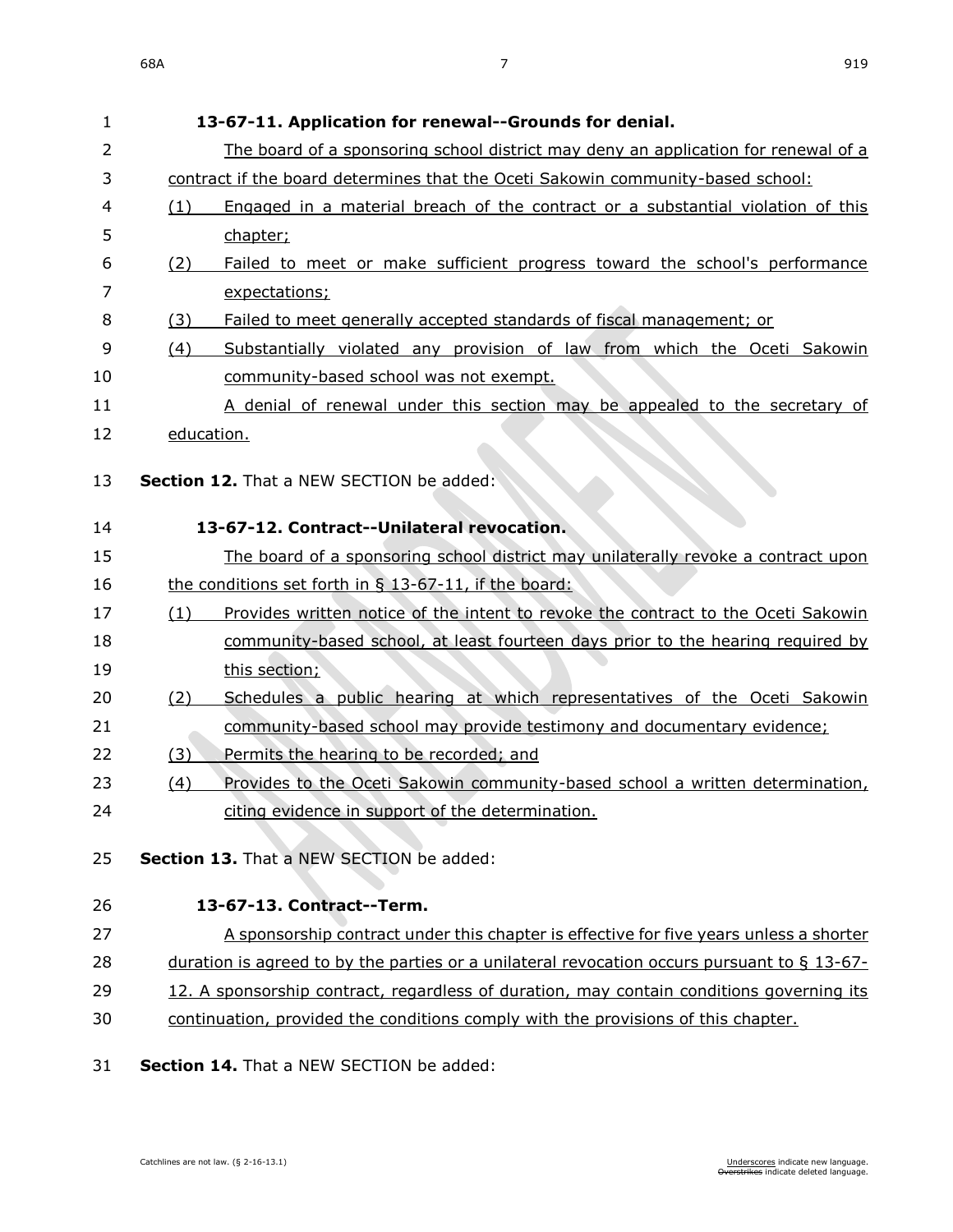**13-67-14. Establishment of Oceti Sakowin community-based school--**

| 2  | <b>Adverse action--Prohibition.</b>                                                           |
|----|-----------------------------------------------------------------------------------------------|
| 3  | Neither the board of a sponsoring school district nor an administrator may take               |
| 4  | any adverse action against a school district employee as a result of that employee's direct   |
| 5  | or indirect participation in the establishment of an Oceti Sakowin community-based school     |
| 6  | under this chapter. For purposes of this section, an adverse action against a school district |
| 7  | employee includes a disciplinary measure, a compensatory reduction, a transfer or             |
| 8  | reassignment, and any other significant changes in the employee's duties or                   |
| 9  | responsibilities objected to by the employee.                                                 |
| 10 | Neither the board of a sponsoring school district nor an administrator may take               |
| 11 | any adverse action against an existing school district program as a result of an application  |
| 12 | to establish an Oceti Sakowin community-based school under this chapter. For purposes         |
| 13 | of this section, an adverse action against a school district program includes the suspension  |
| 14 | or termination of the program, the transfer or reassignment of the program to a less          |
| 15 | desirable department within the district, the physical relocation of the program to a less    |
| 16 | desirable setting, and a reduction in or the elimination of funding for the program.          |
| 17 | Section 15. That a NEW SECTION be added:                                                      |
|    |                                                                                               |
| 18 | 13-67-15. Oceti Sakowin community-based school--Powers.                                       |
| 19 | An Oceti Sakowin community-based school established in accordance with this                   |
| 20 | chapter may, independently of its sponsoring school district:                                 |
| 21 | (1)<br>Purchase or lease real property, facilities, appurtenances, and equipment;             |
| 22 | (2)<br>Obtain a loan;                                                                         |
| 23 | Pledge, assign, or encumber its assets to collateralize a loan or obtain credit;<br>(3)       |
| 24 | (4)<br>Apply for state and federal grants;                                                    |
| 25 | Accept gifts, grants, and donations for any purpose related to the establishment or<br>(5)    |
| 26 | operation of the community-based school;                                                      |
| 27 | (5)<br>Hire and compensate personnel;                                                         |
| 28 | Participate in the state retirement system established in accordance with chapter<br>(6)      |
| 29 | $3 - 12C$ ;                                                                                   |
| 30 | Enter into a contract with a school district or educational cooperative for the<br>(7)        |
| 31 | delivery of educational or other services, provided the consideration paid by the             |
| 32 | community-based school for the services does not exceed the delivering entity's               |
| 33 | actual cost of providing the services; and                                                    |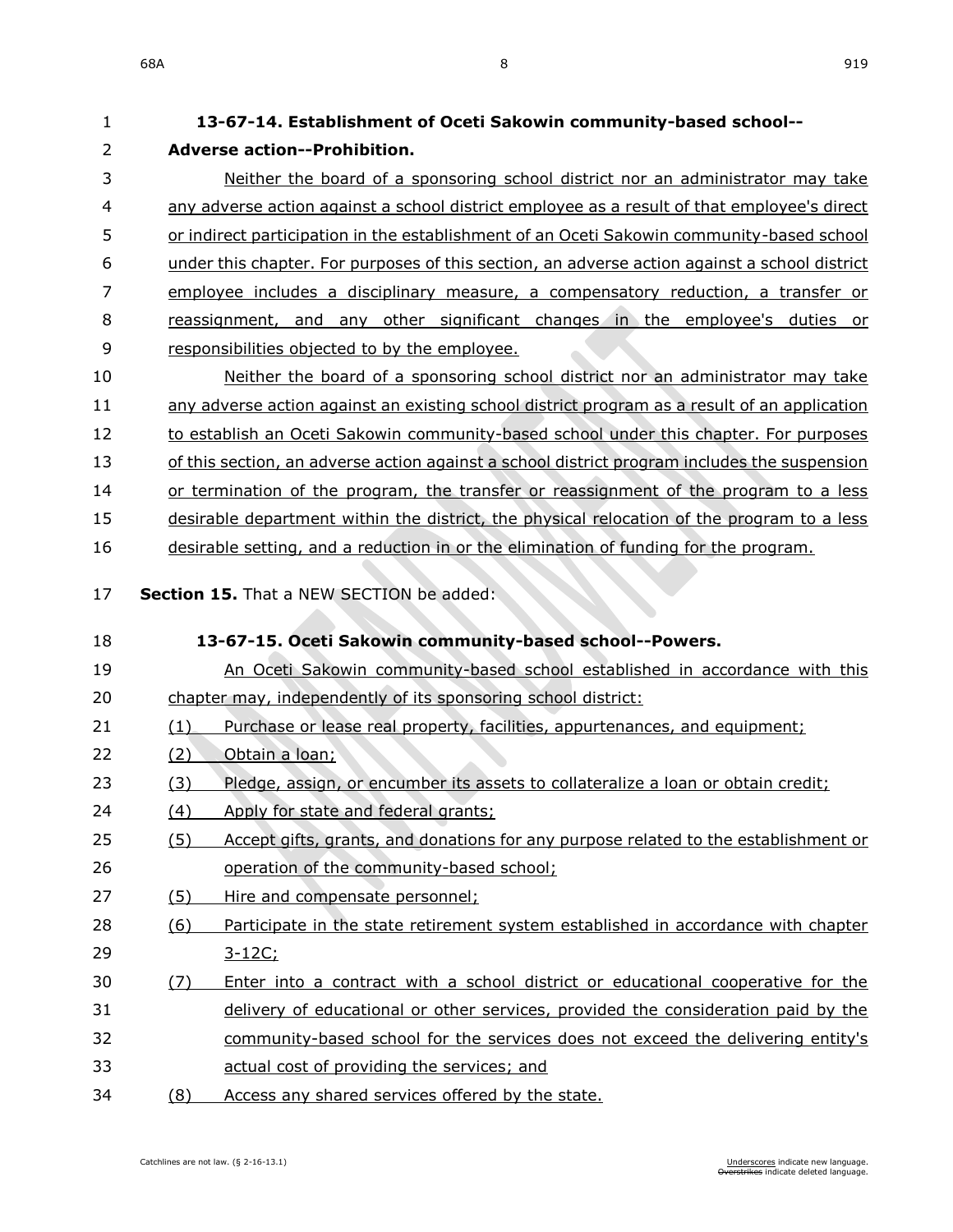| 1  | <b>Section 16.</b> That a NEW SECTION be added:                                         |
|----|-----------------------------------------------------------------------------------------|
| 2  | 13-67-16. Liability.                                                                    |
| 3  | Neither a sponsoring school district nor any employee or board member of the            |
| 4  | district may be held liable for:                                                        |
| 5  | Any act or omission undertaken in good faith, and within the scope of authority,<br>(1) |
| 6  | regarding an Oceti Sakowin community-based school established or operated in            |
| 7  | accordance with this chapter; or                                                        |
| 8  | Any debts incurred by or on behalf of an Oceti Sakowin community-based school<br>(2)    |
| 9  | established or operated in accordance with this chapter.                                |
| 10 | Each Oceti Sakowin community-based school shall be responsible for any debts            |
| 11 | incurred by or on behalf of the school.                                                 |
| 12 | Section 17. That a NEW SECTION be added:                                                |
|    |                                                                                         |
| 13 | 13-67-17. Administrative fee.                                                           |
| 14 | A school district that enters into a contract of sponsorship for an Oceti Sakowin       |
| 15 | community-based school may impose an annual administrative fee upon the Oceti           |
| 16 | Sakowin community-based school in an amount not exceeding the lesser of thirty-five     |
| 17 | thousand dollars or three percent of the Oceti Sakowin community-based school's total   |
| 18 | revenues.                                                                               |
| 19 | An administrative fee under this section does not include the delivery of any           |
| 20 | educational services that the Oceti Sakowin community-based school elects to purchase   |
| 21 | from the sponsoring school district.                                                    |
| 22 | Section 18. That a NEW SECTION be added:                                                |
| 23 | 13-67-18. Admission of students.                                                        |
| 24 | The admission of students to an Oceti Sakowin community-based school must be            |
| 25 | based on an annual application process. If, on a date identified by the Oceti Sakowin   |
| 26 | community-based school, the number of applicants exceeds the capacity of a program,     |
| 27 | class, or grade level, enrollment preference must be given in the following order:      |
| 28 | Students who attended the Oceti Sakowin community-based school during the<br>(1)        |
| 29 | previous year;                                                                          |
| 30 | Siblings of students who attended the Oceti Sakowin community-based school<br>(2)       |
| 31 | during the previous year;                                                               |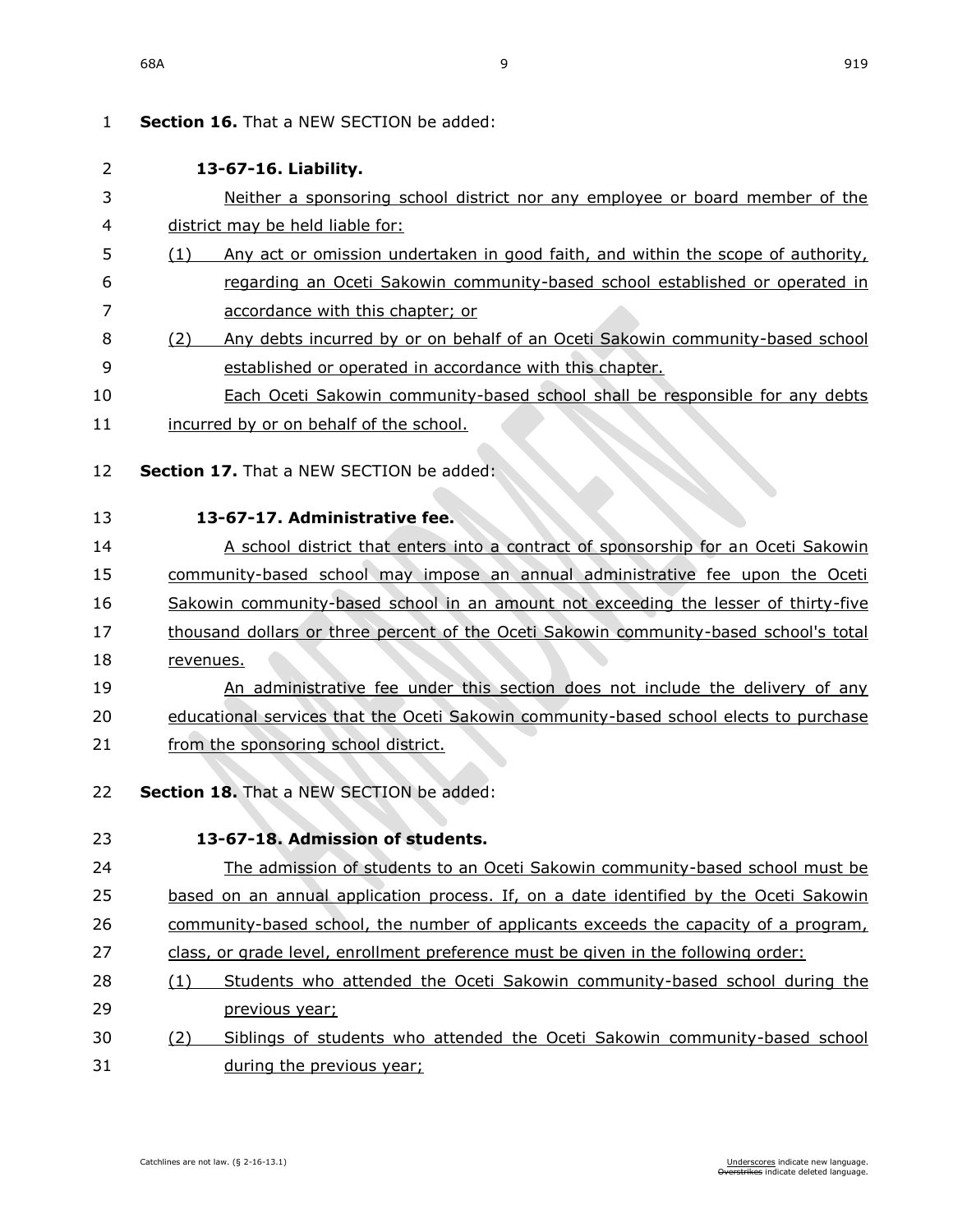68A 10 919

| 1      | Students who reside within the boundaries of the school district in which the Oceti<br>(3)   |
|--------|----------------------------------------------------------------------------------------------|
| 2      | Sakowin community-based school is located; and                                               |
| 3      | Students selected by lot.<br>(4)                                                             |
| 4      | No student may be denied admission based on the student's academic status,                   |
| 5      | athletic ability, color, ethnicity, familial status, gender, income, national origin, race,  |
| 6      | religion, special needs, or proficiency in the official indigenous language of this state.   |
| 7      | <b>Section 19.</b> That a NEW SECTION be added:                                              |
| 8      | 13-67-19. Participation in state retirement system.                                          |
| 9      | An employee of an Oceti Sakowin community-based school sponsored by a school                 |
| 10     | district is deemed to be an employee of the school district for purposes of participating in |
| 11     | the state retirement system, as set forth in chapter 3-12C.                                  |
| 12     | <b>Section 20.</b> That a NEW SECTION be added:                                              |
| 13     | 13-67-20. Annual report.                                                                     |
| 14     | On or before October first of each year, the secretary of education shall provide an         |
| 15     | annual report to the Governor and the Legislature regarding Oceti Sakowin community-         |
| 16     | based schools.                                                                               |
| 17     | The secretary shall include in the report the following:                                     |
| 18     | The performance of students attending each Oceti-Sakowin community-based<br>(1)              |
| 19     | school;                                                                                      |
| 20     | Information regarding the students' indigenous identity, mental health, and overall<br>(2)   |
| 21     | well-being;                                                                                  |
| 22     | An assessment of the successes, challenges, and improvements needed with<br>(3)              |
| 23     | respect to this chapter; and                                                                 |
| 24     | An assessment regarding the size and number of the existing Oceti Sakowin<br>(4)             |
| 25     | community-based schools with respect to their ability to meet the demand, as                 |
| 26     | calculated by admissions data and the number of students denied enrollment.                  |
| 27     | The secretary shall obtain the information from each Oceti Sakowin community-                |
| 28     | based school and shall provide a comparison of the students' performance to that of          |
| 29     | academically, ethnically, and economically similar students in each sponsoring district.     |
| $\sim$ |                                                                                              |

30 **Section 21.** That a NEW SECTION be added: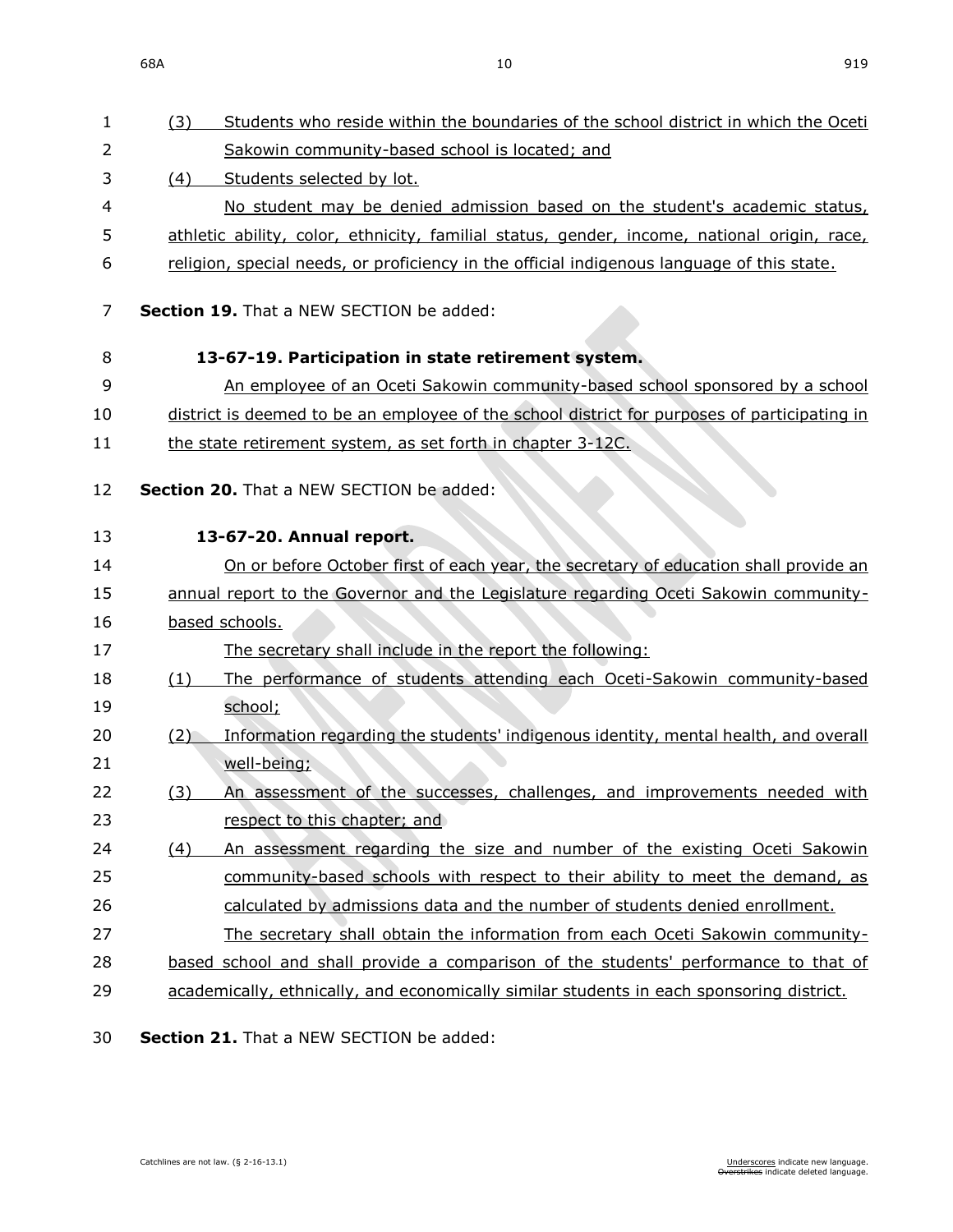# **13-67-21. Promulgation of rules.** 2 The Board of Education Standards shall promulgate rules, in accordance with chapter [1-26,](https://sdlegislature.gov/Statutes/Codified_Laws/DisplayStatute.aspx?Type=Statute&Statute=1-26) to provide for the application process, creation and development of an Oceti Sakowin community-based school, to provide for the delivery and administration of elementary and secondary education within the framework of an Oceti Sakowin community-based school, and to provide for an appellate mechanism governing decisions related to the creation, development, administration, or operations of an Oceti Sakowin community-based school. **Section 22.** That a NEW SECTION be added: **13-67-22. Initial school limit.** Notwithstanding any other provision in this chapter, during the five-year period 12 beginning July 1, 2021, Oceti Sakowin community-based schools may not exceed four in number. **Section 23.** [That § 13-10-12 be AMENDED.](https://sdlegislature.gov/Statutes/Codified_Laws/DisplayStatute.aspx?Type=Statute&Statute=13-10-12) **[13-10-12. C](https://sdlegislature.gov/Statutes/Codified_Laws/DisplayStatute.aspx?Type=Statute&Statute=13-10-12)riminal background investigation--Prospective employees, technical college instructors, and student teachers--Temporary employment pending results.** 18 Each person over eighteen years of age hired by a school district or an Oceti Sakowin community-based school shall submit to a criminal background investigation, by means of fingerprint checks by the Division of Criminal Investigation and the Federal Bureau of Investigation. The school district or Oceti Sakowin community-based school shall submit completed fingerprint cards to the Division of Criminal Investigation before the prospective new employee enters into service. If no disqualifying record is identified at the state level, the fingerprints shall be forwarded by the Division of Criminal Investigation to the Federal Bureau of Investigation for a national criminal history record check. Any person whose employment is subject to the requirements of this section may

 enter into service on a temporary basis pending receipt of results of the criminal background investigation. The employing school district or Oceti Sakowin community- based school may, without liability, withdraw its offer of employment or terminate the temporary employment without notice if the report reveals a disqualifying record. The 31 employing school district or Oceti Sakowin community-based school may pay any fees charged for the cost of fingerprinting or the criminal background investigation for any person whose employment is subject to the requirements of this section. Any person hired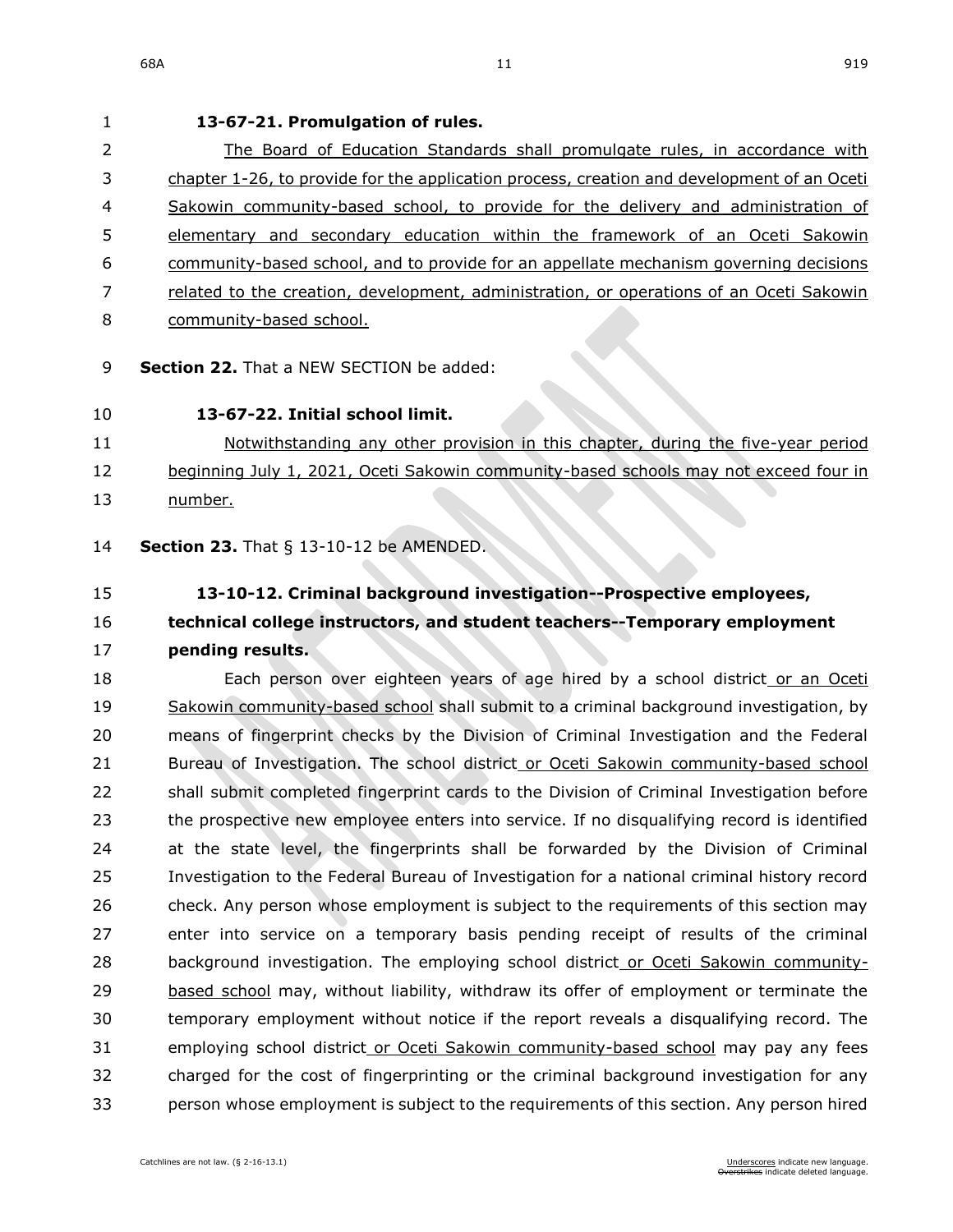to officiate, judge, adjudicate, or referee a public event sponsored by a school district is 2 not required to submit to a criminal background investigation as required in this section. 3 In addition, any Any instructor employed by a technical college is required to shall submit to a criminal background investigation as required in this section at the time of initial employment.

 The criminal investigation required by this section with respect to a student teacher completing requirements for teacher certification shall be conducted by the school district. A criminal background investigation, of a student teacher, conducted by a school district may be provided to any other school in which the student engages in student teaching. The school district conducting the criminal background investigation of a student teacher may rely upon the results of that investigation for employment of that person as an employee of the district.

- **Section 24.** [That § 13-13-10.1 be AMENDED.](https://sdlegislature.gov/Statutes/Codified_Laws/DisplayStatute.aspx?Type=Statute&Statute=13-13-10.1)
- 

## **[13-13-10.1. D](https://sdlegislature.gov/Statutes/Codified_Laws/DisplayStatute.aspx?Type=Statute&Statute=13-13-10.1)efinitions.**

- The education funding terms and procedures referenced in this chapter are defined as follows:
- (1) Repealed by SL 2016, ch 83, § 4;
- (1A) Nonresident students who are in the care and custody of the Department of Social Services, the Unified Judicial System, the Department of Corrections, or other state agencies and are attending a public school may be included in the fall enrollment of 21 the receiving district when enrolled in the receiving district;
- (2) Repealed by SL 2016, ch 83, § 4;
- (2A) "Fall enrollment," is calculated as follows:
- (a) Determine the number of kindergarten through twelfth grade students 25 enrolled in all schools operated by the school district who on the last Friday of September of the current school year are:
- (i) Enrolled in all schools operated by the district; and
- (ii) Enrolled in an Oceti Sakowin community-based school sponsored by 29 the district:
- (b) Subtract the number of students for whom the district receives tuition, except for:
- (i) Nonresident students who are in the care and custody of a state agency and are attending a public school district; and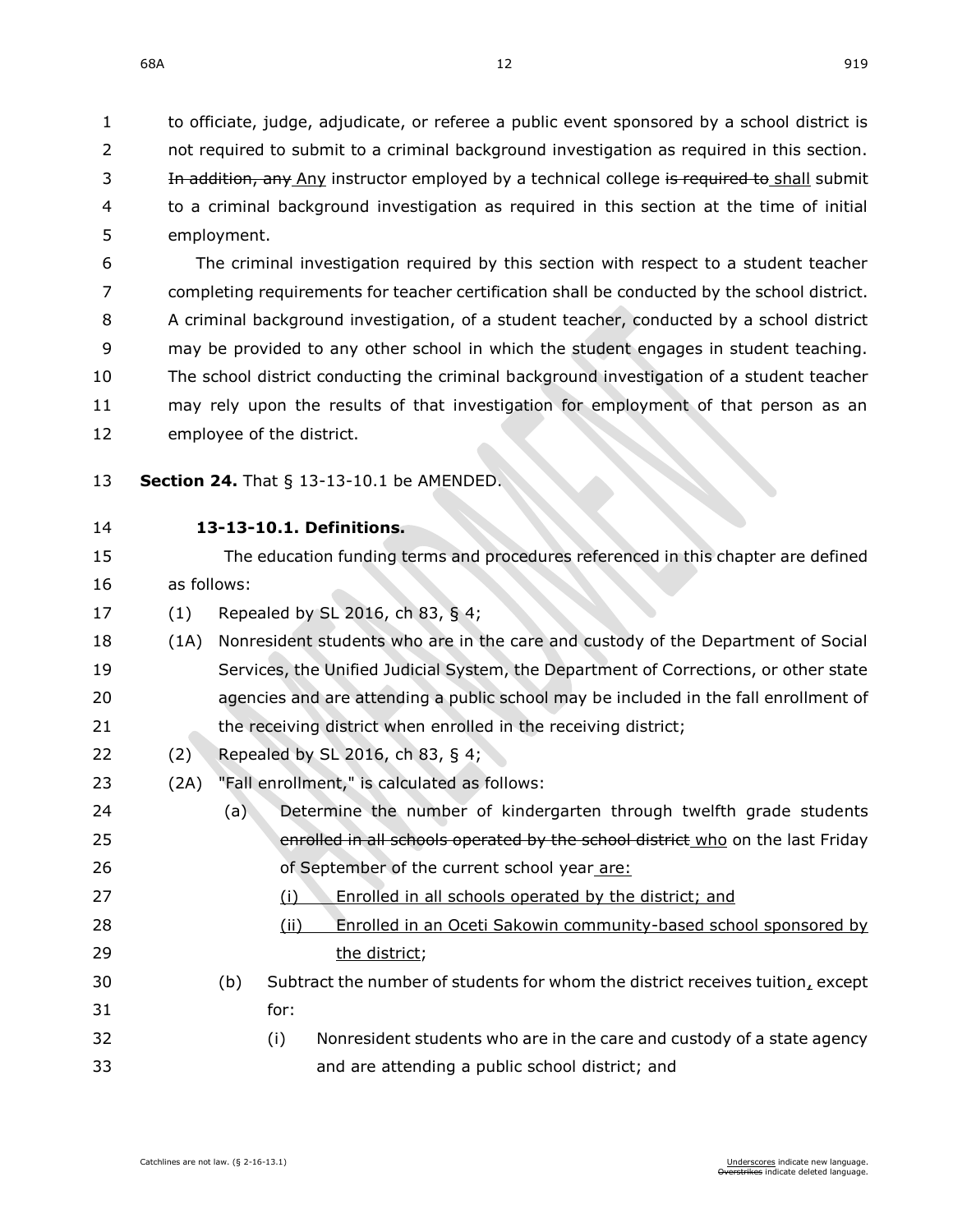| 1              |      | Students who are being provided an education pursuant to $\S$ 13-28-<br>(ii)              |
|----------------|------|-------------------------------------------------------------------------------------------|
| $\overline{2}$ |      | 11;                                                                                       |
| 3              |      | Add the number of students for whom the district pays tuition.<br>(c)                     |
| 4              |      | When computing state aid to education for a school district pursuant to $\S$ 13-13-       |
| 5              |      | 73, the secretary of the Department of Education shall use the school district's fall     |
| 6              |      | enrollment;                                                                               |
| 7              | (2B) | Repealed by SL 2010, ch 84, § 1;                                                          |
| 8              | (2C) | "Target teacher ratio factor," is:                                                        |
| 9              |      | For school districts with a fall enrollment of two hundred or less, the target<br>(a)     |
| 10             |      | teacher ratio factor is 12;                                                               |
| 11             |      | For districts with a fall enrollment of greater than two hundred, but less than<br>(b)    |
| 12             |      | six hundred, the target teacher ratio factor is calculated as follows:                    |
| 13             |      | Multiplying the fall enrollment by .00750;<br>(1)                                         |
| 14             |      | Adding 10.50 to the product of subsection $(b)(1)$ ;<br>(2)                               |
| 15             |      | For districts with a fall enrollment of six hundred or greater, the target teacher<br>(c) |
| 16             |      | ratio factor is 15.                                                                       |
| 17             |      | The fall enrollment used for the determination of the target teacher ratio for a school   |
| 18             |      | district may not include any students residing in a residential treatment facility        |
| 19             |      | when the education program is operated by the school district;                            |
| 20             | (2D) | "Limited English proficiency (LEP) adjustment," is calculated by multiplying 0.25         |
| 21             |      | times the number of kindergarten through twelfth grade students who, in the prior         |
| 22             |      | school year, scored below level four on the state-administered language proficiency       |
| 23             |      | assessment as required in the state's consolidated state application pursuant to 20       |
| 24             |      | USC § 6311(b)(7) as of January 1, 2013;                                                   |
| 25             | (3)  | "Index factor," is the annual percentage change in the consumer price index for           |
| 26             |      | urban wage earners and clerical workers as computed by the Bureau of Labor                |
| 27             |      | Statistics of the United States Department of Labor for the year before the year          |
| 28             |      | immediately preceding the year of adjustment or three percent, whichever is less;         |
| 29             | (4)  | "Target teacher salary," for the school fiscal year beginning July 1, 2020 is             |
| 30             |      | \$51,367.47. Each school fiscal year thereafter, the target teacher salary is the         |
| 31             |      | previous fiscal year's target teacher salary increased by the index factor;               |
| 32             | (4A) | "Target teacher benefits," is the target teacher salary multiplied by twenty-nine         |
| 33             |      | percent;                                                                                  |
| 34             | (4B) | "Target teacher compensation," is the sum of the target teacher salary and the            |
| 35             |      | target teacher benefits;                                                                  |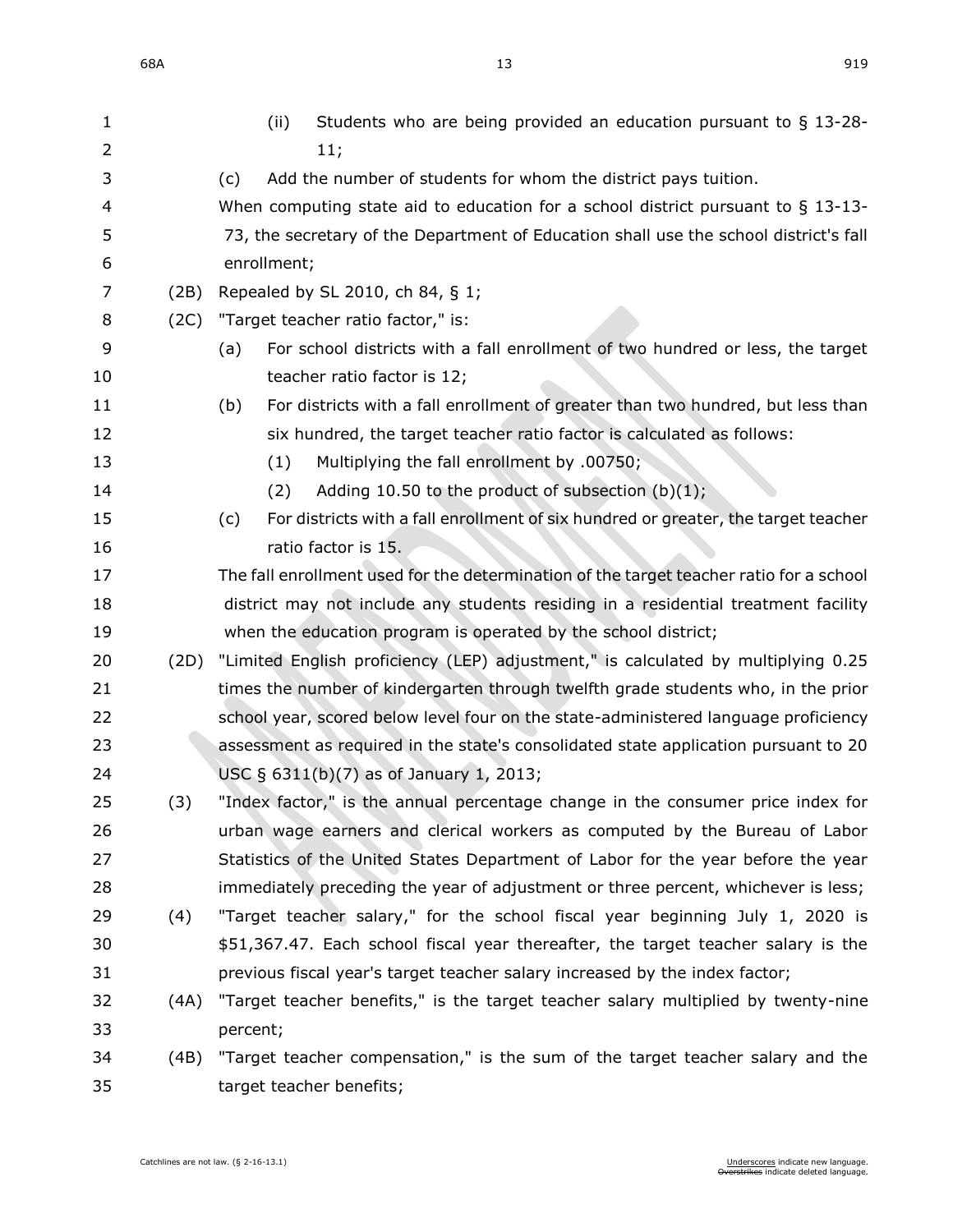| 1  | (4C) | "Overhead rate," is thirty-four and ninety-three hundredths percent.                  |
|----|------|---------------------------------------------------------------------------------------|
| 2  |      | Beginning in school fiscal year 2018, the overhead rate shall be adjusted to take     |
| 3  |      | into account the sum of the amounts that districts exceed the other revenue base      |
| 4  |      | amount;                                                                               |
| 5  | (5)  | "Local need," is calculated as follows:                                               |
| 6  |      | Divide the fall enrollment by the target teacher ratio factor;<br>(a)                 |
| 7  |      | If applicable, divide Limited English proficiency (LEP) adjustment pursuant to<br>(b) |
| 8  |      | subdivision (2D) by the target teacher ratio factor;                                  |
| 9  |      | Add the results of subsections (a) and (b);<br>(c)                                    |
| 10 |      | Multiply the result of subsection (c) by the target teacher compensation;<br>(d)      |
| 11 |      | Multiply the product of subsection (d) by the overhead rate;<br>(e)                   |
| 12 |      | Add the products of subsections (d) and (e);<br>(f)                                   |
| 13 |      | When calculating local need at the statewide level, include the amounts set<br>(g)    |
| 14 |      | aside for costs related to technology in schools and statewide student                |
| 15 |      | assessments; and                                                                      |
| 16 |      | When calculating local need at the statewide level, include the amounts set<br>(h)    |
| 17 |      | aside for sparse school district benefits, calculated pursuant to §§ 13-13-78         |
| 18 |      | and 13-13-79;                                                                         |
| 19 | (5A) | "Alternative per student need," is calculated as follows:                             |
| 20 |      | Add the total need for each school district for school fiscal year 2016,<br>(a)       |
| 21 |      | including the small school adjustment and the limited English proficiency             |
| 22 |      | adjustment, to the lesser of the amount of funds apportioned to each school           |
| 23 |      | district in the year preceding the most recently completed school fiscal year         |
| 24 |      | or school fiscal year 2015 pursuant to §§ 13-13-4, 23A-27-25, 10-33-24, 10-           |
| 25 |      | 36-10, 11-7-73, 10-35-21, and 10-43-77;                                               |
| 26 |      | Divide the result of (a) by the September 2015 fall enrollment, excluding any<br>(b)  |
| 27 |      | adjustments based on prior year student counts;                                       |
| 28 | (5B) | "Alternative local need," is the alternative per student need multiplied by the fall  |
| 29 |      | enrollment, excluding any adjustments based on prior year student counts;             |
| 30 | (6)  | "Local effort," the amount of ad valorem taxes generated in a school fiscal year by   |
| 31 |      | applying the levies established pursuant to $\S$ 10-12-42. Beginning on July 1, 2017, |
| 32 |      | local effort will include the amount of funds apportioned to each school district in  |
| 33 |      | the year preceding the most recently completed school fiscal year pursuant to         |
| 34 |      | §§ 10-33-24, 10-35-21 as provided by subdivision (6B), 10-36-10, 10-43-77, 11-        |
| 35 |      | 7-73, 13-13-4, and 23A-27-25 and that exceeds the other revenue base amount.          |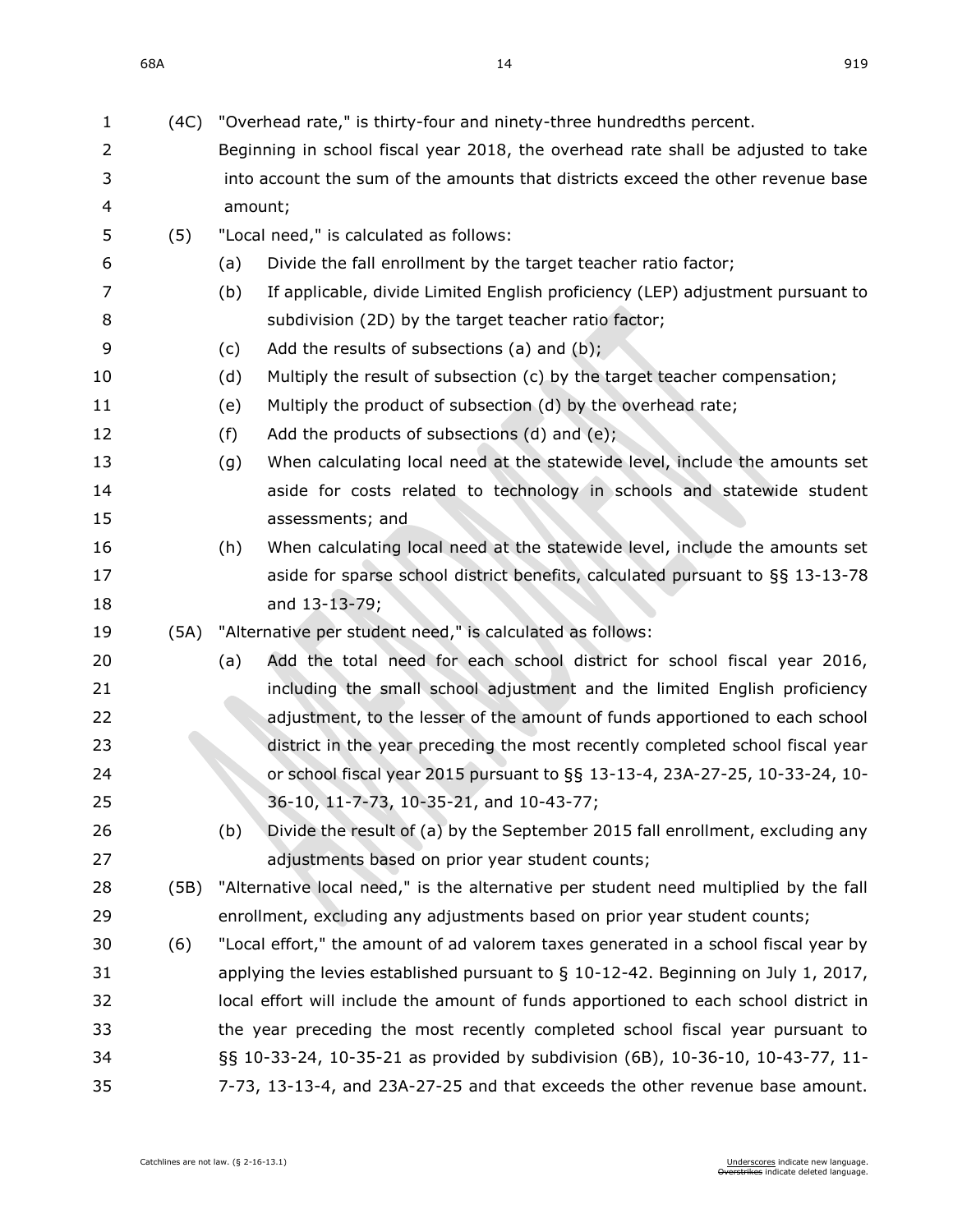| $\mathbf{1}$ |      | For the period July 1, 2016, through December 31, 2016, inclusive, local effort          |
|--------------|------|------------------------------------------------------------------------------------------|
| 2            |      | includes the amount of ad valorem taxes generated by applying the levies                 |
| 3            |      | established pursuant to $\S$ 13-10-6 during this period;                                 |
| 4            | (6A) | "Other revenue base amount," for school districts not utilizing the alternative local    |
| 5            |      | need calculation is the amount of funds apportioned to each school district pursuant     |
| 6            |      | to §§ 10-33-24, 10-35-21 as provided by subdivision (6B), 10-36-10, 10-43-77,            |
| 7            |      | 11-7-73, 13-13-4, and 23A-27-25 calculated as follows:                                   |
| 8            |      | Beginning on July 1, 2017, equals the greatest of the amounts of the funds<br>(a)        |
| 9            |      | apportioned to each school district pursuant to $\S$ § 10-33-24, 10-35-21 as             |
| 10           |      | provided by subdivision (6B), 10-36-10, 10-43-77, 11-7-73, 13-13-4, and                  |
| 11           |      | 23A-27-25 for school fiscal years 2013, 2014, and 2015;                                  |
| 12           |      | Beginning on July 1, 2018, multiply eighty percent times subsection (a);<br>(b)          |
| 13           |      | Beginning on July 1, 2019, multiply sixty percent times subsection (a);<br>(c)           |
| 14           |      | Beginning on July 1, 2020, multiply forty percent times subsection (a);<br>(d)           |
| 15           |      | Beginning on July 1, 2021, multiply twenty percent times subsection (a);<br>(e)          |
| 16           |      | Beginning on July 1, 2022, is zero.<br>(f)                                               |
| 17           |      | For school districts utilizing the alternative local need calculation, the other revenue |
| 18           |      | base amount is zero until such time the school district chooses to no longer utilize     |
| 19           |      | the alternative local need calculation. At that time, the other revenue base amount      |
| 20           |      | is calculated as defined above.                                                          |
| 21           |      | For a school district created or reorganized after July 1, 2016, the other revenue       |
| 22           |      | base amount is the sum of the other revenue base amount for each district before         |
| 23           |      | reorganization, and the new school district may not utilize the alternative local        |
| 24           |      | need calculation.                                                                        |
| 25           |      | In the case of the dissolution and annexation of a district, the other revenue base      |
| 26           |      | amount of the dissolved school district will be prorated based on the total number       |
| 27           |      | of students in the fall enrollment as defined in subdivision (2A) who attend each        |
| 28           |      | district to which area of the dissolved district were annexed to in the first year of    |
| 29           |      | reorganization. The amount apportioned for each district will be added to the            |
| 30           |      | annexed districts' other revenue base;                                                   |
| 31           | (6B) | "Wind energy tax revenue," any wind energy tax revenue apportioned to school             |
| 32           |      | districts pursuant to $\S$ 10-35-21 from a wind farm producing power for the first time  |
| 33           |      | before July 1, 2016, shall be considered local effort pursuant to subdivision (6) and    |
| 34           |      | other revenue base amount pursuant to subdivision (6A). However, any wind                |
| 35           |      | energy tax revenue apportioned to a school district from a wind farm producing           |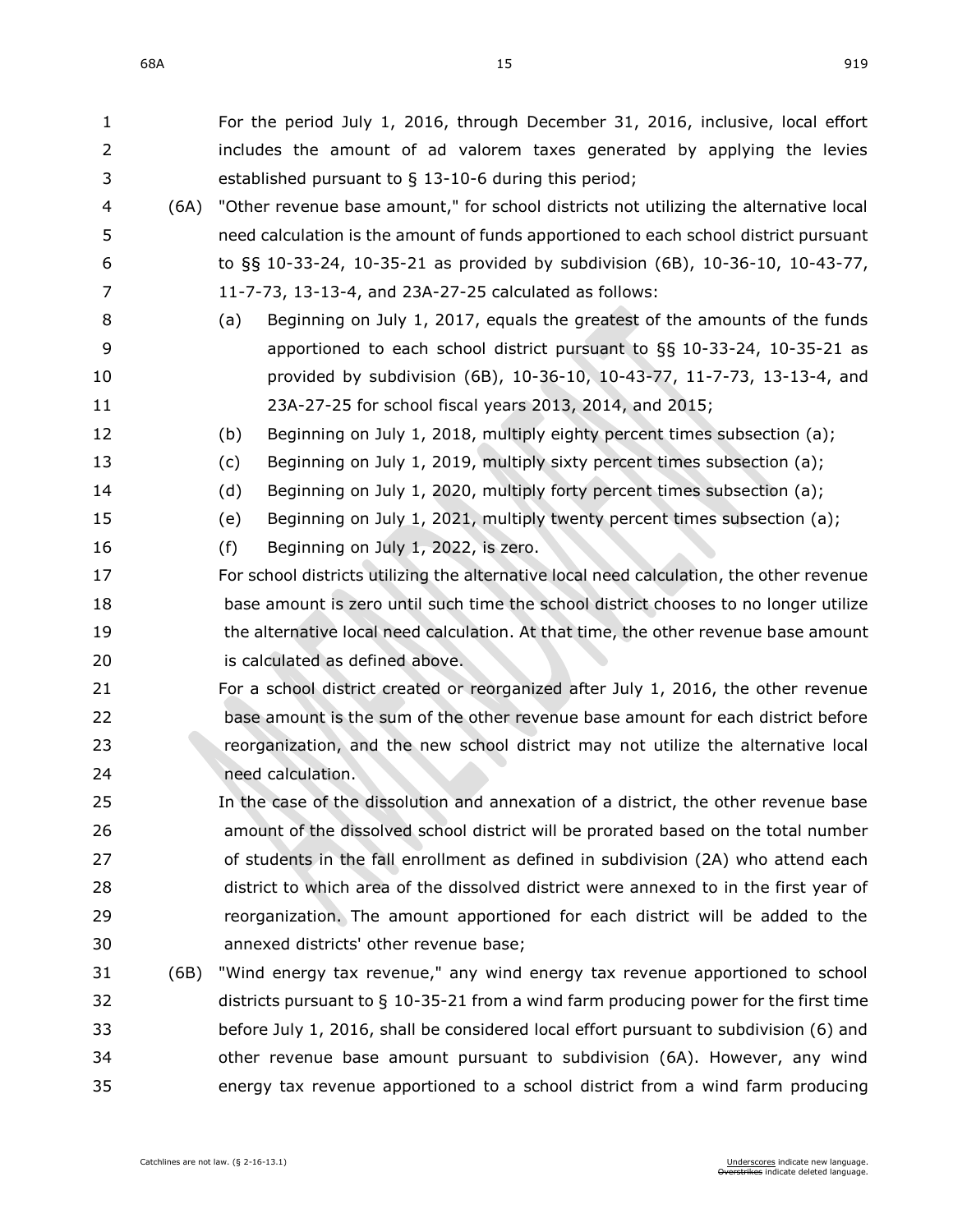| $\mathbf 1$ |      | power for the first time after June 30, 2016, one hundred percent shall be retained       |
|-------------|------|-------------------------------------------------------------------------------------------|
| 2           |      | by the school district to which the tax revenue is apportioned for the first five years   |
| 3           |      | of producing power, eighty percent for the sixth year, sixty percent for the seventh      |
| 4           |      | year, forty percent for the eighth year, twenty percent for the ninth year, and zero      |
| 5           |      | percent thereafter;                                                                       |
| 6           | (7)  | "Per student equivalent," for funding calculations that are determined on a per           |
| 7           |      | student basis, the per student equivalent is calculated as follows:                       |
| 8           |      | Multiply the target teacher compensation times the sum of one plus the<br>(a)             |
| 9           |      | overhead rate;                                                                            |
| 10          |      | Divide subsection (a) by 15;<br>(b)                                                       |
| 11          | (8)  | "Monthly cash balance," the total amount of money for each month in the school            |
| 12          |      | district's general fund, calculated by adding all deposits made during the month to       |
| 13          |      | the beginning cash balance and deducting all disbursements or payments made               |
| 14          |      | during the month;                                                                         |
| 15          | (9)  | "General fund base percentage," is determined as follows:                                 |
| 16          |      | Forty percent for a school district with a fall enrollment as defined in<br>(a)           |
| 17          |      | subdivision (2A) of two hundred or less;                                                  |
| 18          |      | Thirty percent for a school district with fall enrollment as defined in<br>(b)            |
| 19          |      | subdivision (2A) of more than two hundred but less than six hundred; and                  |
| 20          |      | Twenty-five percent for a school district with fall enrollment as defined in<br>(c)       |
| 21          |      | subdivision (2A) greater than or equal to six hundred.                                    |
| 22          |      | When determining the general fund base percentage, the secretary of the                   |
| 23          |      | Department of Education shall use the lesser of the school district's fall enrollment     |
| 24          |      | as defined in subdivision (2A) for the current school year or the school district's fall  |
| 25          |      | enrollment from the previous two years;                                                   |
| 26          | (10) | "Allowable general fund cash balance," the general fund base percentage multiplied        |
| 27          |      | by the district's general fund expenditures in the previous school year.                  |
|             |      |                                                                                           |
| 28          |      | Section 25. That a NEW SECTION be added:                                                  |
| 29          |      | 13-13-93. Aid--Proportionate distribution.                                                |
| 30          |      | A sponsoring school district shall forward to the Oceti Sakowin community-based           |
| 31          |      | school that portion of the total funding the state aid to education funds received by the |

32 district in accordance with this chapter, pursuant to § [13-13-36,](https://sdlegislature.gov/Statutes/Codified_Laws/DisplayStatute.aspx?Type=Statute&Statute=13-13-36) that equals the 33 percentage of the district's students who are enrolled in the Oceti Sakowin community-